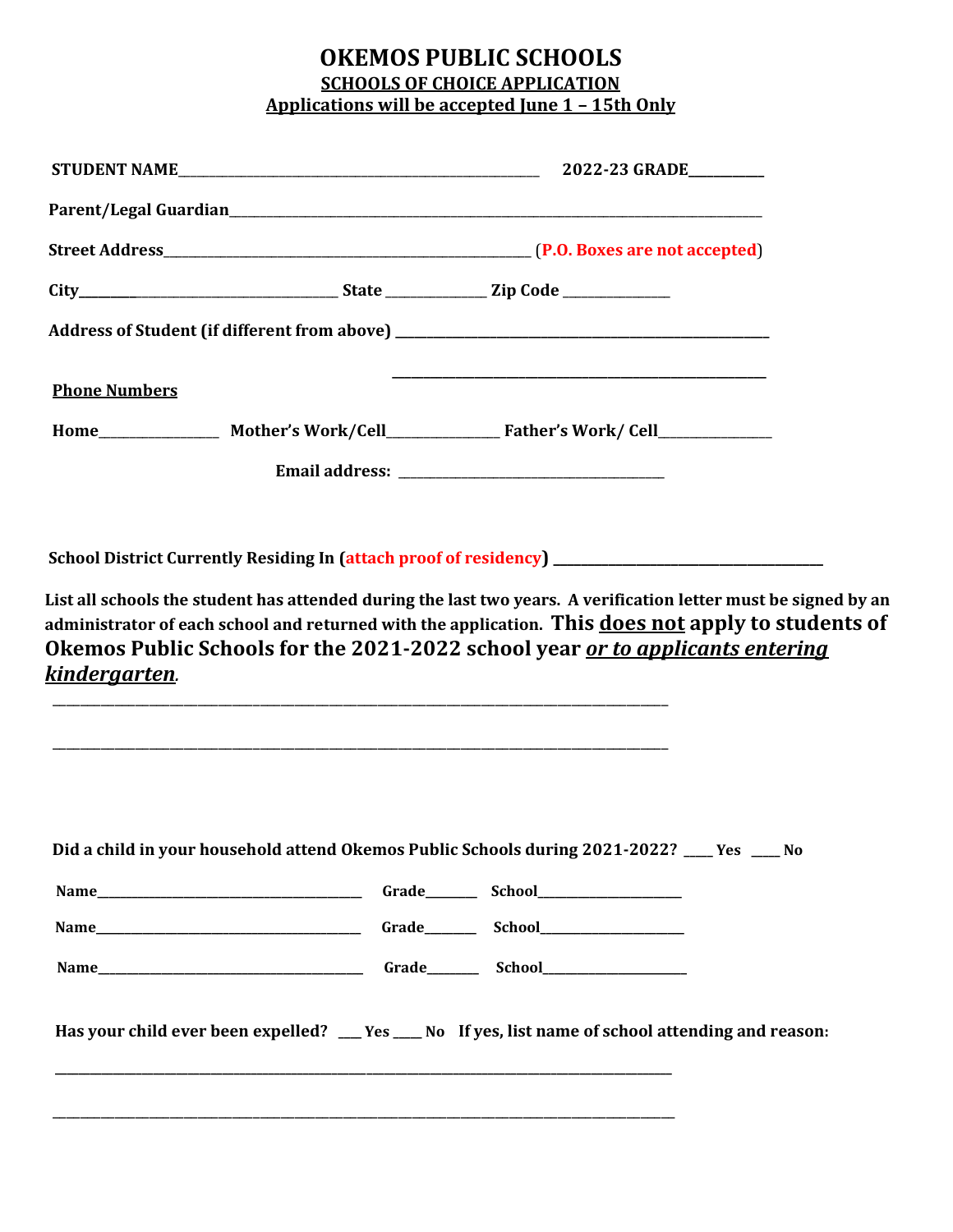| Has your child been suspended (includes in-school suspensions) within the last two years? ___ Yes ___ No |  |
|----------------------------------------------------------------------------------------------------------|--|
| If yes, list name of school attending and reason:                                                        |  |

\_\_\_\_\_\_\_\_\_\_\_\_\_\_\_\_\_\_\_\_\_\_\_\_\_\_\_\_\_\_\_\_\_\_\_\_\_\_\_\_\_\_\_\_\_\_\_\_\_\_\_\_\_\_\_\_\_\_\_\_\_\_\_\_\_\_\_\_\_\_\_\_\_\_\_\_\_\_\_\_\_\_\_\_\_\_\_\_\_\_\_\_\_\_\_\_\_\_\_\_\_\_\_\_\_\_\_\_\_\_\_\_\_\_\_\_

| <b>Rank Elementary Schools According to Preference:</b> |                |  |  |  |  |
|---------------------------------------------------------|----------------|--|--|--|--|
| <b>Elementary</b>                                       |                |  |  |  |  |
| <b>Bennett Woods</b>                                    | Hiawatha       |  |  |  |  |
| <b>Cornell</b>                                          | Begindergarten |  |  |  |  |

*No need to rank 5th through 12th grade since there is only one option.*

 **Applications will not be accepted without the following documentation:**

\_\_\_\_\_\_\_\_\_\_\_\_\_\_\_\_\_\_\_\_\_ \_\_\_\_\_\_\_\_\_\_\_\_\_\_\_\_\_\_\_\_\_\_\_\_\_\_\_\_\_\_\_\_\_\_\_\_\_\_\_\_

- **1. Proof of residency: Copy of a current utility bill, mortgage or tax statement (documentation needs to list your current address and show that the house is in use). Driver's license and voter registration card is not acceptable.**
- **2. Verification letters from each school attended in the last two years. Verification must be signed by an administrator of that school. Okemos School District students do not need to send verification.**

**I verify that the information provided above is to the best of my knowledge true and accurate. I understand that if at any time a misrepresentation of these facts is discovered by Okemos Public Schools, my child will be released immediately and returned to his home school.**

**Date Signature of Parent/Legal Guardian**

## **RETURN APPLICATION TO:**

Okemos Public Schools Attn: Rhianna Walworth 4406 N. Okemos Road Okemos, MI 48864 Fax: (517) 349-6235

**DEADLINE:** 4:00 p.m. on June 15, 2022